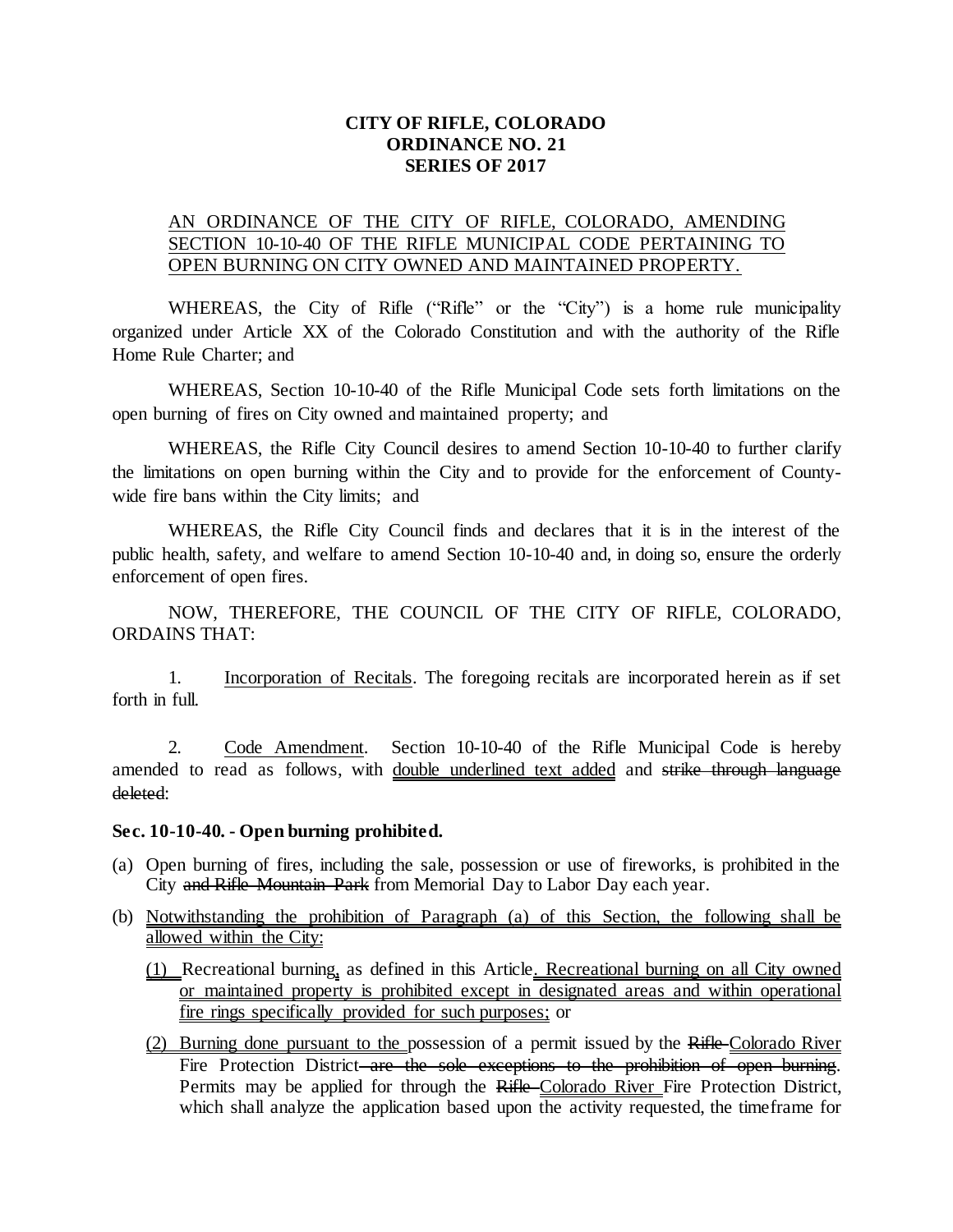the activity and the fire conditions at that time. Permits shall be granted in accordance with the appropriate sections of the International Fire Code and must be kept on the premises designated therein, along with approved on-site fire-extinguishing equipment, available for inspection by fire officials.

- (c) Upon determining that the threat of wildfires for the City, Rifle Mountain Park and surrounding area has abated, and after consultation with the Rifle-Colorado River Fire Protection District, the City Manager may by executive order release the prohibition on open burning. Notice of a release shall be provided to the City Council at its next meeting following the issuance of the executive order. Notice shall be provided to the community through posting in at least six (6) conspicuous public places within the City and, if applicable, at the information signs in Rifle Mountain Park and through public access television.
- (d) During periods of extreme fire danger, further restrictions, including prohibiting certain types of recreational burning, or an extension of the prohibition on open burning past Labor Day may be imposed by executive order of the City Manager, following consultation with the Rifle Colorado River Fire Protection District. Notice of further restrictions shall be provided to the City Council at its next meeting following the executive order. Notice shall be provided to the community through posting in at least six (6) conspicuous public places within the City and, if applicable, at the information signs in Rifle Mountain Park, and through public access television.
- (e) Temporary and emergency fire restrictions that are issued by Garfield County and applicable to all of Garfield County shall apply to the City of Rifle and violations will be subject to the provisions of 10-10-50.

3. Code Amendment. All references in the Rifle Municipal Code to the "Rifle Fire Protection District" shall be replaced to read "Colorado River Fire Protection District".

INTRODUCED on July 19, 2017, read by title, passed on first reading, and ordered published by title as required by the Charter.

INTRODUCED a second time at a regular meeting of the Council of the City of Rifle, Colorado, held on August 2, 2017, passed without amendment, approved, and ordered published in full as required by the Charter.

Dated this  $2<sup>nd</sup>$  day of August, 2017.

## CITY OF RIFLE, COLORADO

BY: \_\_\_\_\_\_\_\_\_\_\_\_\_\_\_\_\_\_\_\_\_\_\_\_\_\_\_\_\_\_\_\_\_

Mayor